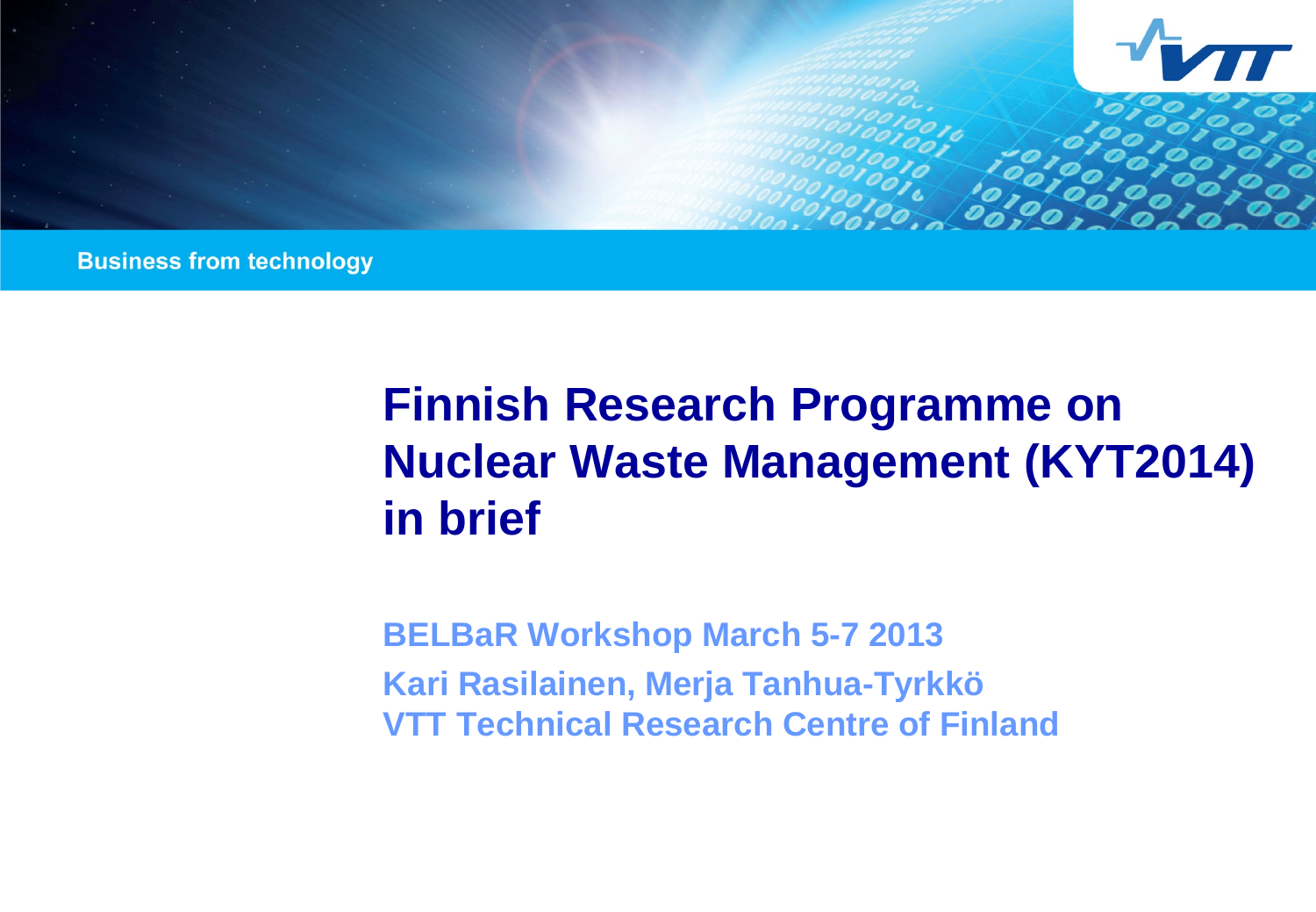

# **KYT2014 starting points 1**

- The research programme is based on the Nuclear Energy Act (990/1987)
	- *"research aimed at ensuring that the authorities have such sufficient and comprehensive nuclear engineering expertise and other facilities at their disposal that are needed for comparisons of the various ways and methods of carrying out nuclear waste management"*
- International evaluation<sup>1</sup> in 2007 of the previous research programme KYT2010 paid attention to e.g.
	- **Training**
	- **Large integrated projects**
	- **Safety assessment projects**
	- **Activity of the Steering Group**
- **International evaluation in 2012 of KYT2014** 
	- Being reported

<sup>1</sup> Apted, M., Papp, T. & Salomaa, R., 2008. KYT 2010 Review Report,

Publications of the Ministry of Employment and the Economy, Energy and Climate 2/2008, 26 p.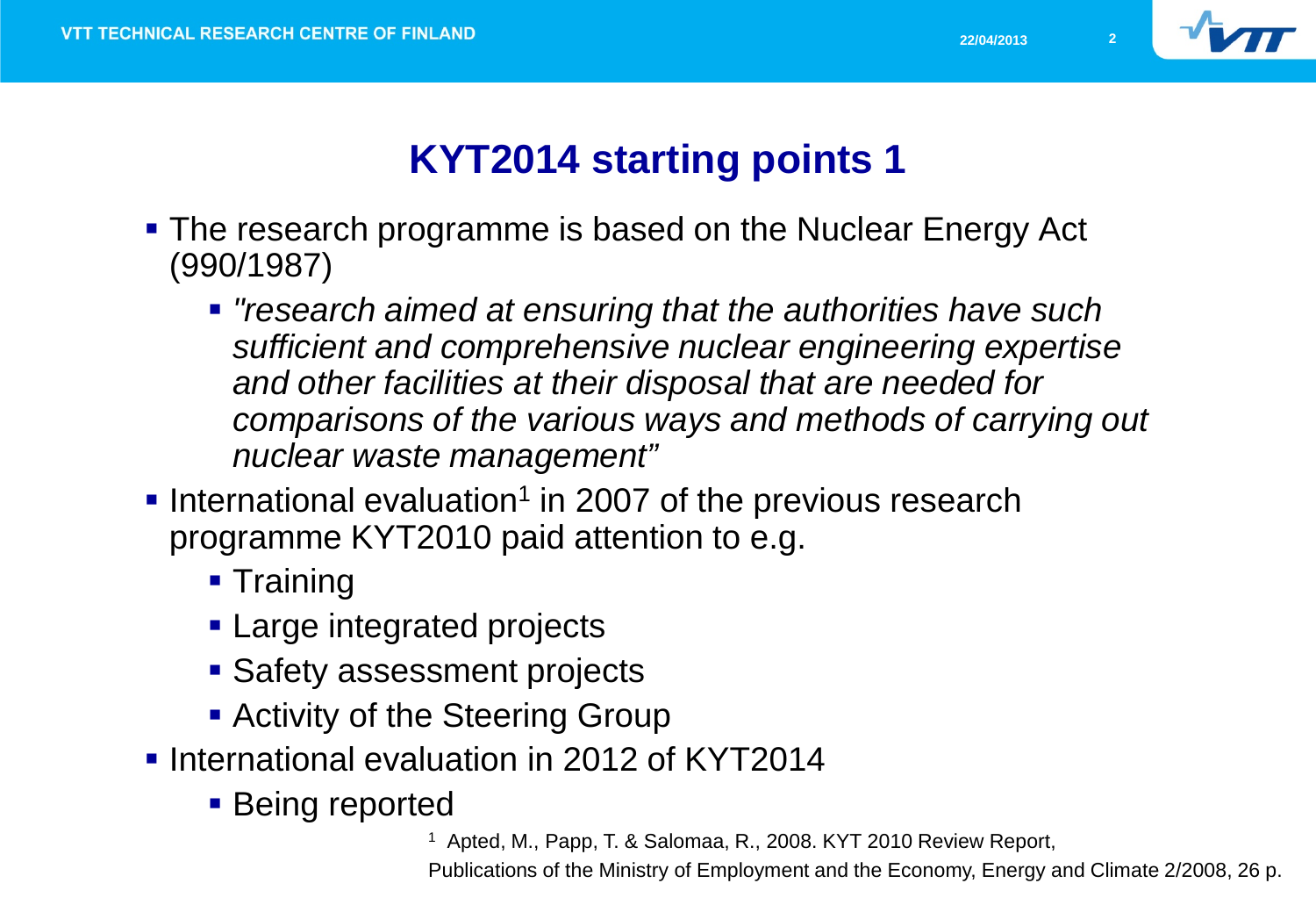

# **KYT2014 starting points 2**

- Coordinated public research programmes in Finland were started in 1989
- **Funding from State Nuclear Waste Management Fund (VYR) into** which nuclear waste producers pay annually 0,08 % of their assessed liability, respectively
	- Annual funding from VYR is around 1,7 M€
	- **Research organisations can also direct own funding in their** projects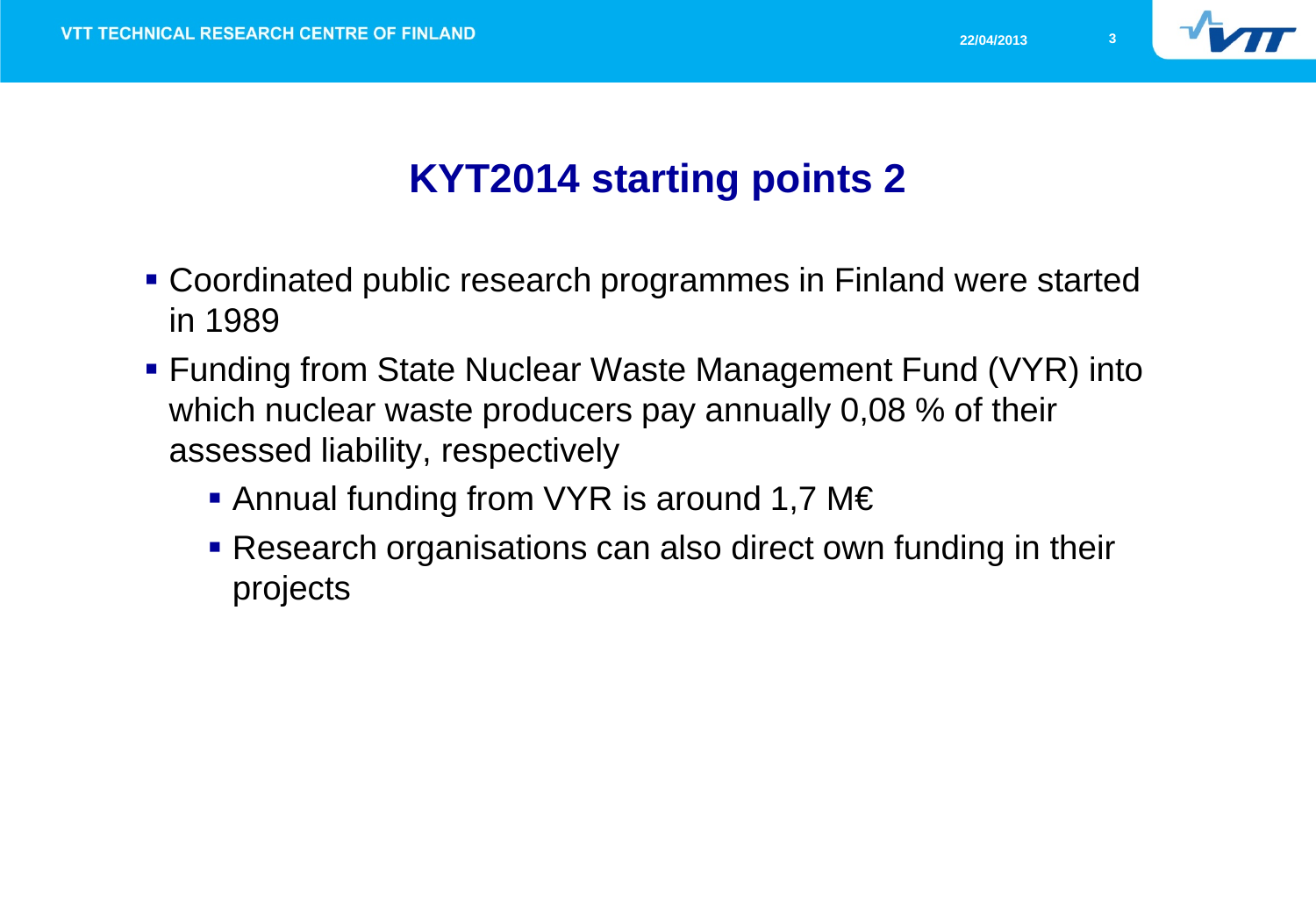

# **KYT2014 aims**

- **Basic aim is to produce high quality research results to be used by** Finnish nuclear authorities
	- STUK: Radiation and Nuclear Safety Authority, Finland
	- **TEM: Ministry of Employment and the Economy**
- Nationally central research topics
- **Topics directly related to the respective nuclear waste** management duties of waste producers or authorities do not belong to KYT2014
- The results of the research programme are public and thus available for all participants
- The long-term aim of KYT2014 is, for its part, to
	- **Maintain national knowhow in nuclear waste management**
	- **Promote collaboration between authorities, nuclear industry** and scientists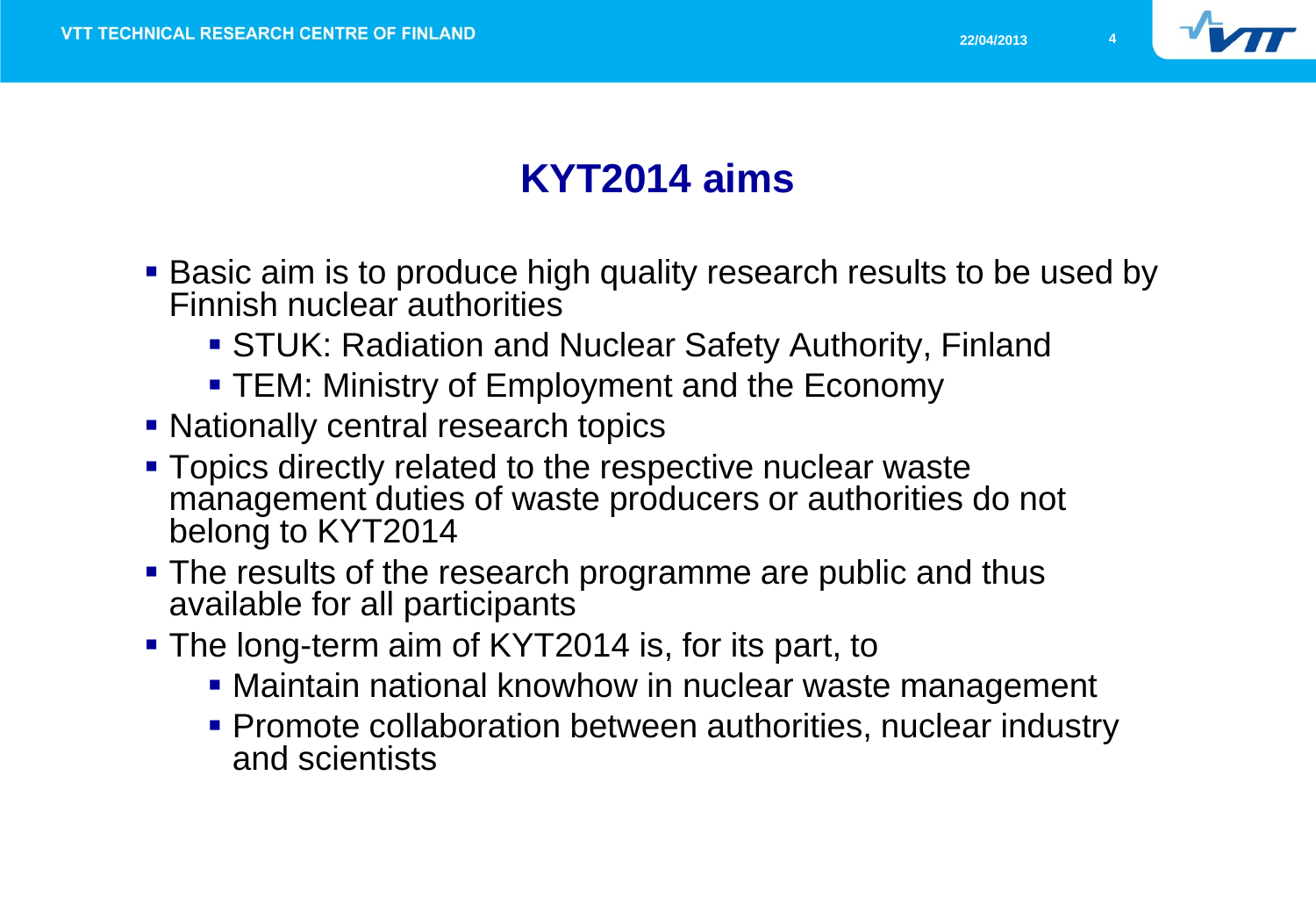

### **KYT2014 management**

- **Steering Group** 
	- **TEM** appoints
	- **Strategic lines of the research programme** 
		- Can propose topical focus areas for TEM in the annual call for project proposals
		- Makes a recommendation for TEM of projects to be funded
- Support Groups
	- **Appointed by the Steering Group**
	- **Assess the contents of project proposals**
	- Follow up and guidance of the projects receiving funding
- Coordinator
	- Management of the research programme
- Website
	- <http://kyt2014.vtt.fi/>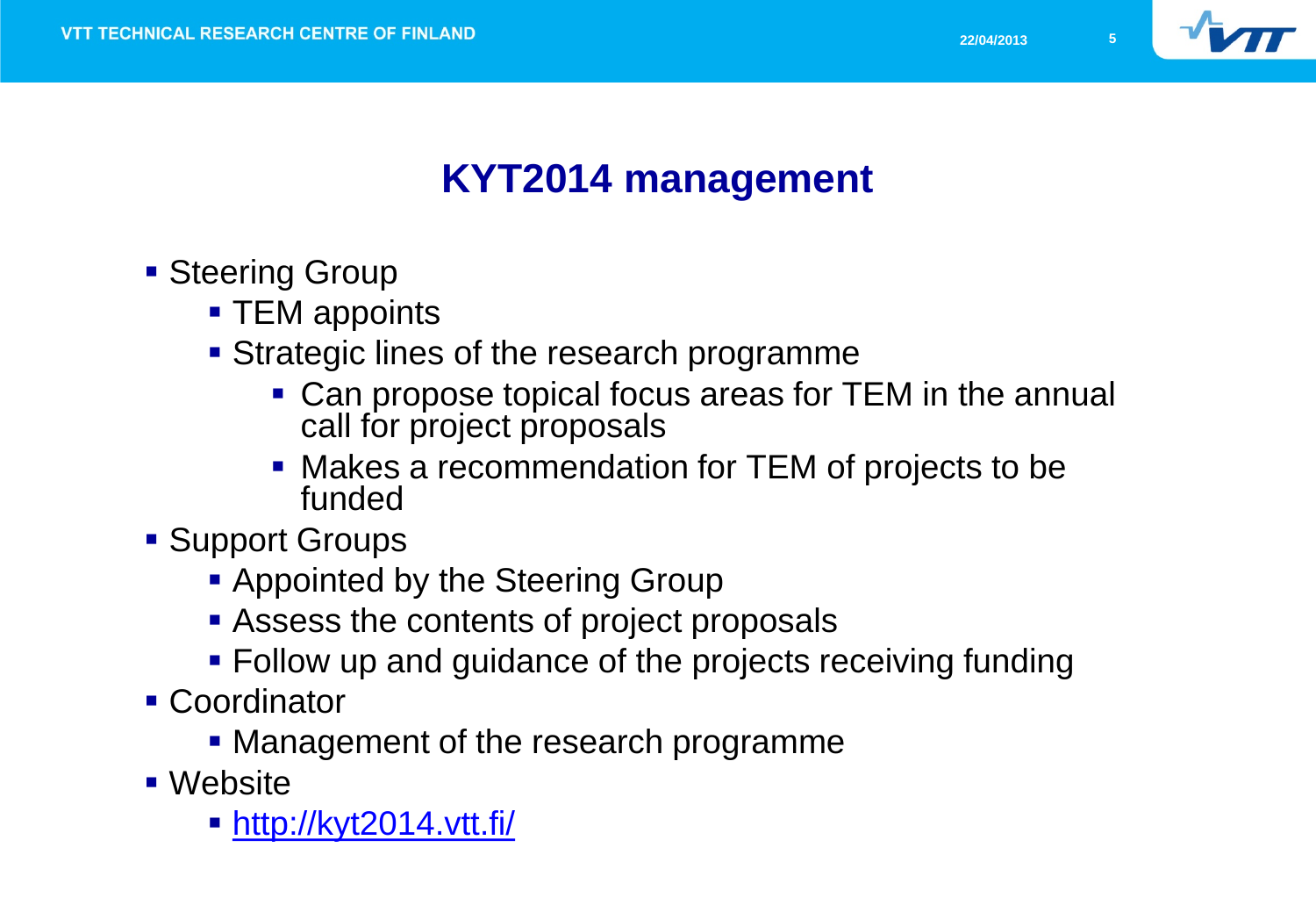

### **Decision making in KYT2014 about project proposals**



Energy and the Climate 72/2010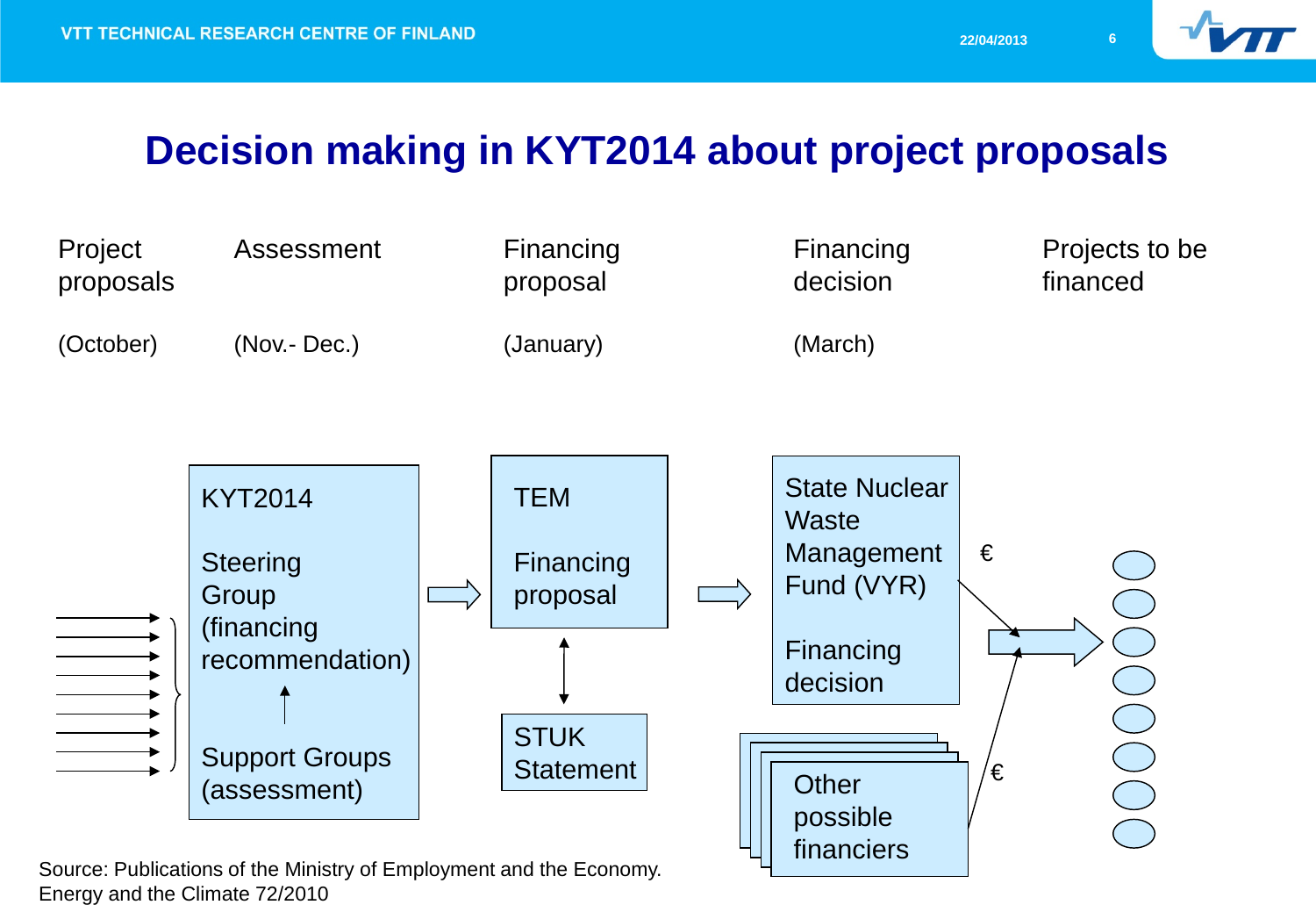

#### **KYT2014 research topics**

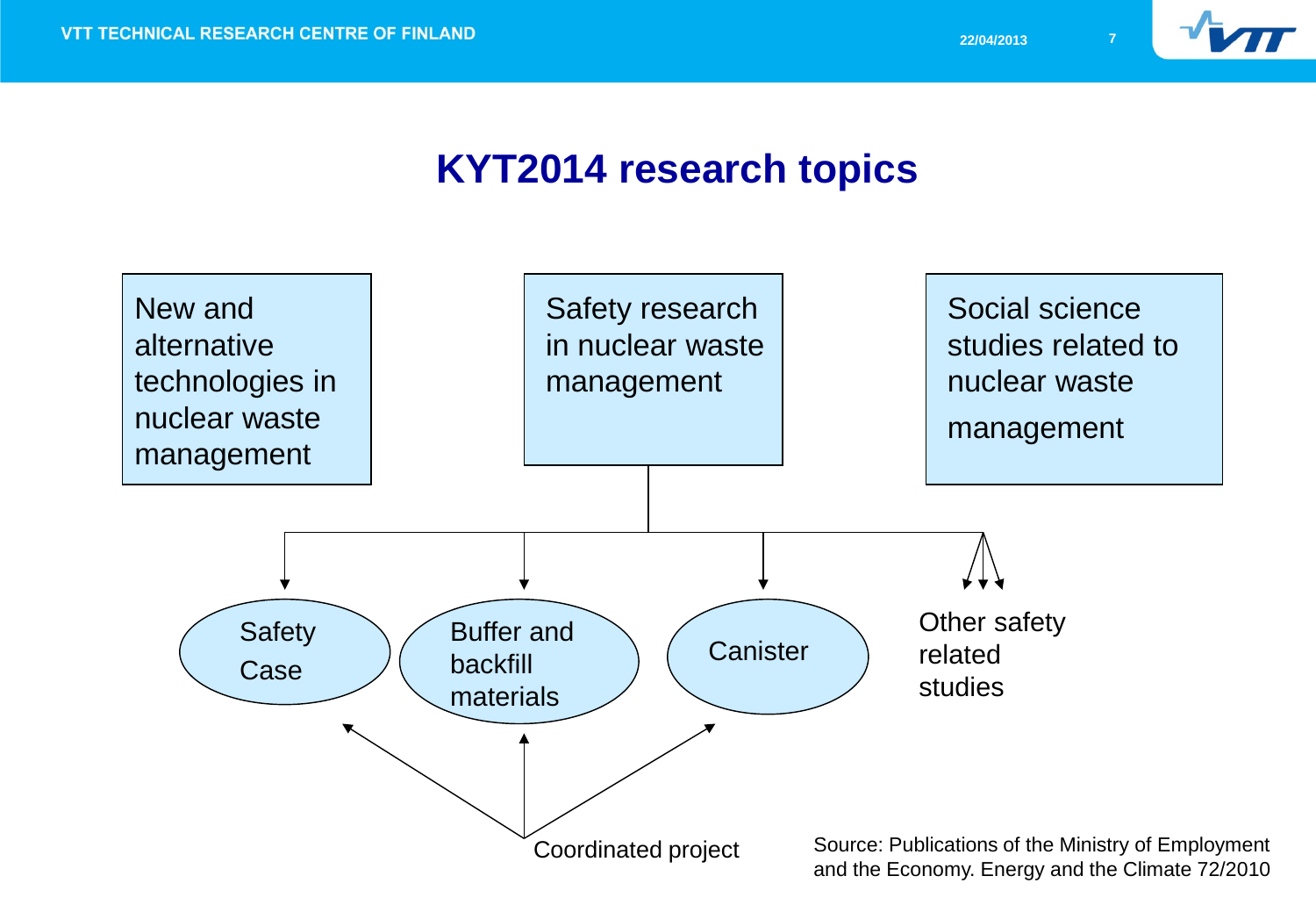

#### **Safety research in nuclear waste management : Buffer and backfill materials**

- Coordinated project BOA (Markus Olin)
- **Development of methodological toolbox** 
	- Coupled processes (THCMBR<sup>1</sup>)
	- **Microstructure of bentonite**
- **Safety relevant issues** 
	- **E** Frosion phenomena (piping and chemical erosion)
	- **Long-term stability (mineralogical alterations)**
	- **Effects of high pH (cementitious materials)**
	- **Iron-bentonite -interaction**
	- **Effects of high salinity**
	- **Effects of freezing**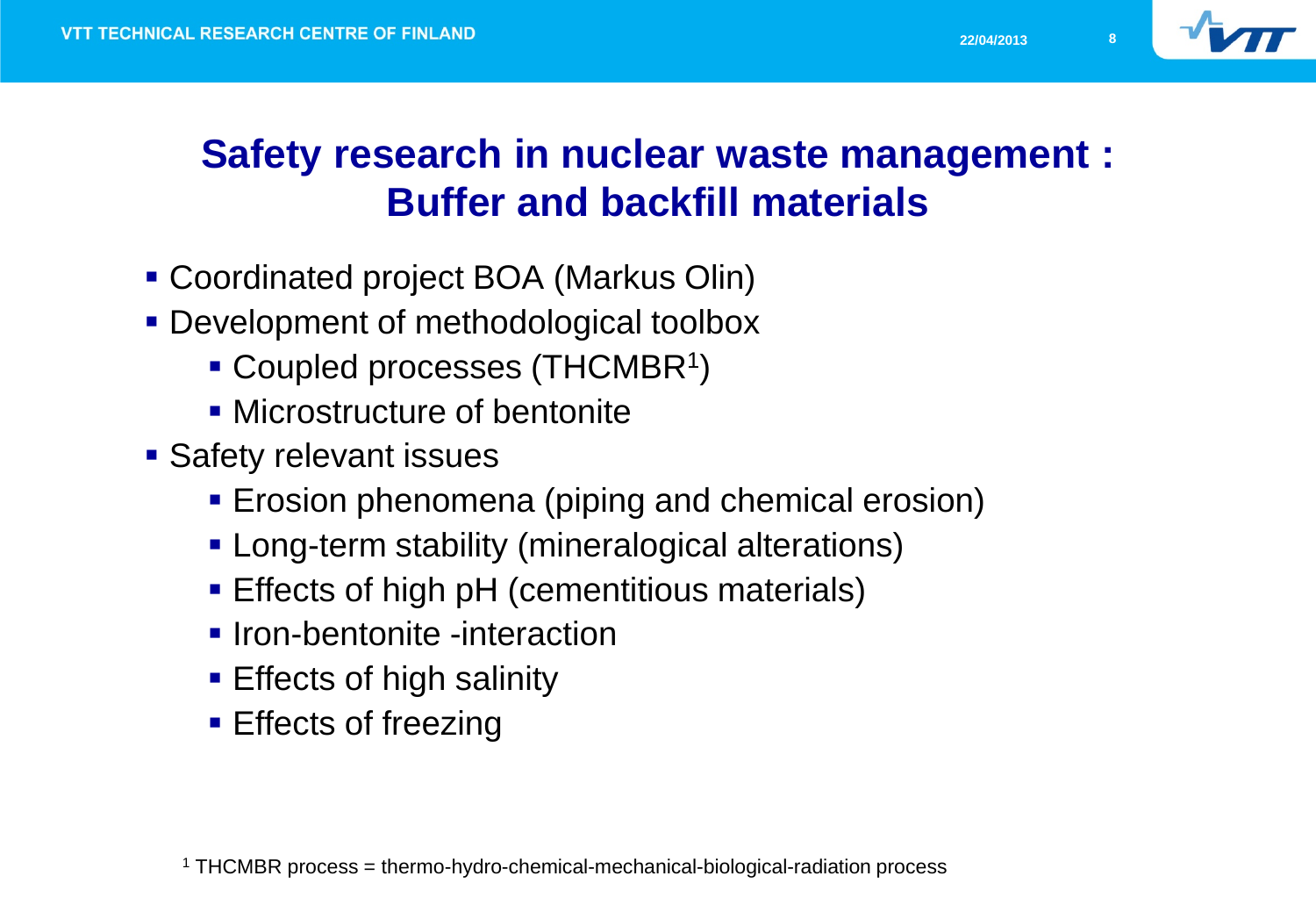

#### **BOA: Structure and processes**

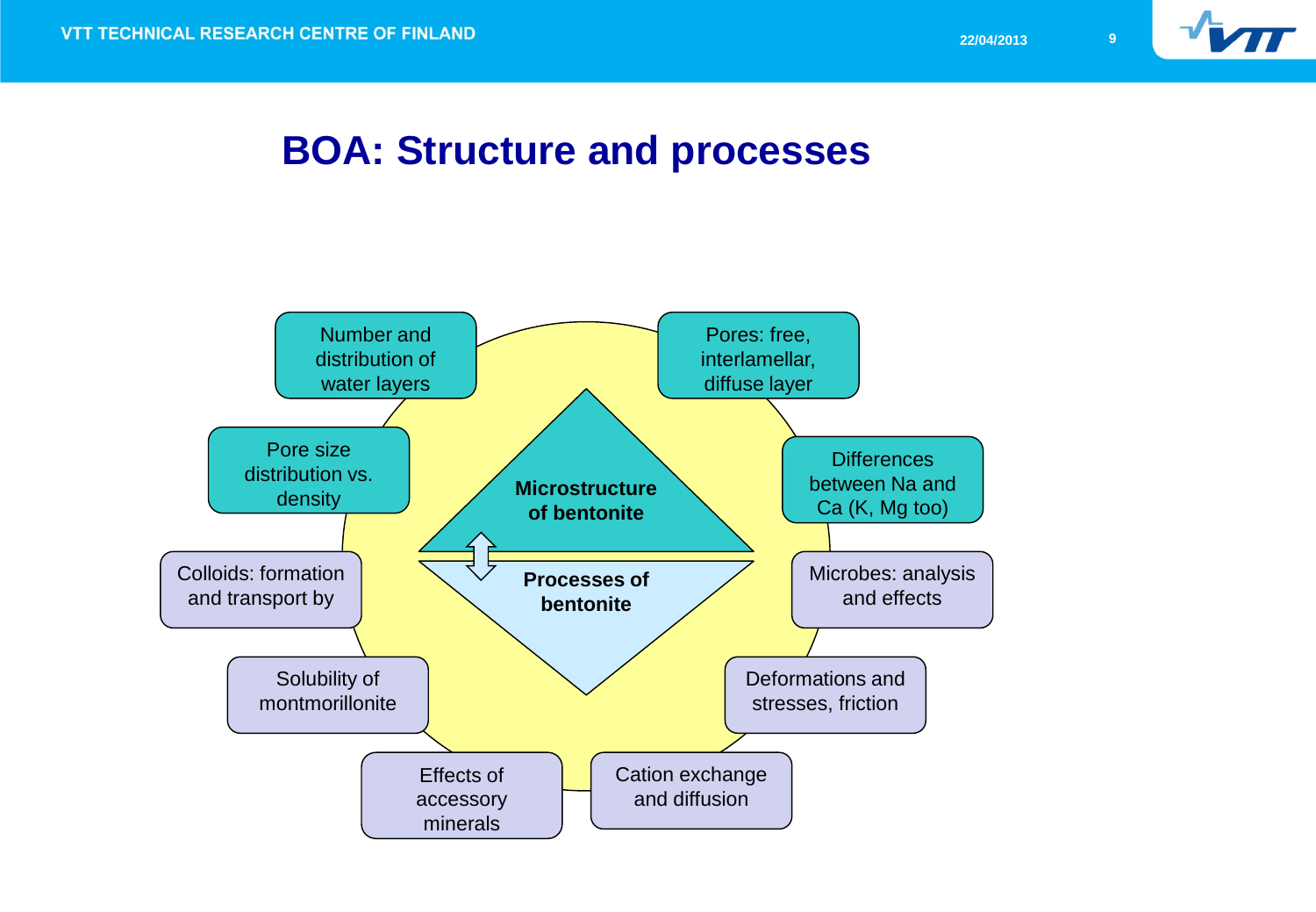

### **BOA: Sub-tasks, methods and partners: 2013 proposal**

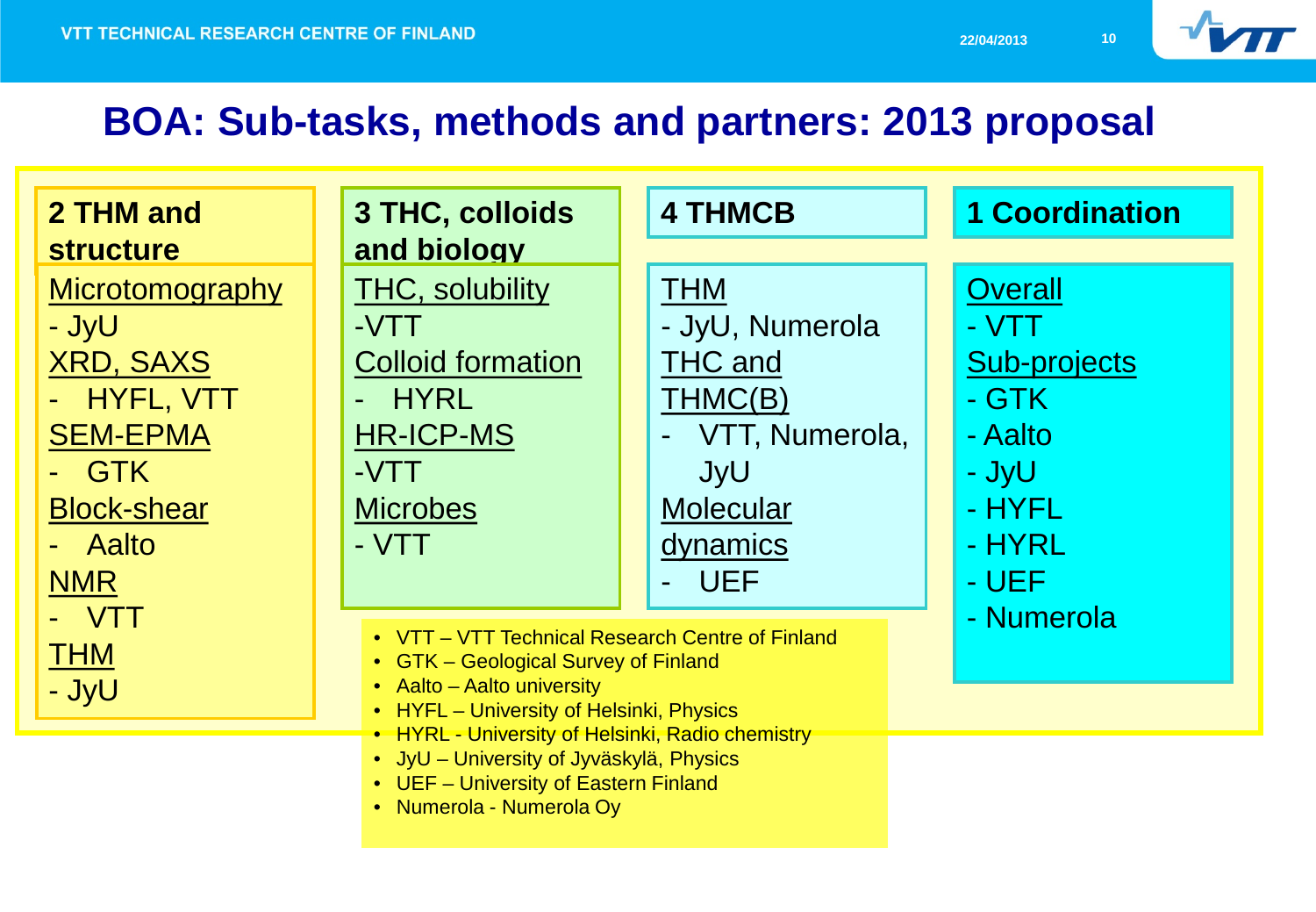

# **KYT2014 collaboration**

- Thematic seminars
- Other research programmes
	- Scientific collaboration
- **YTERA project of the Academy of Finland** 
	- Graduate School for nuclear technology and radiochemistry
- EU
- **International expert organisations, e.g. OECD NEA**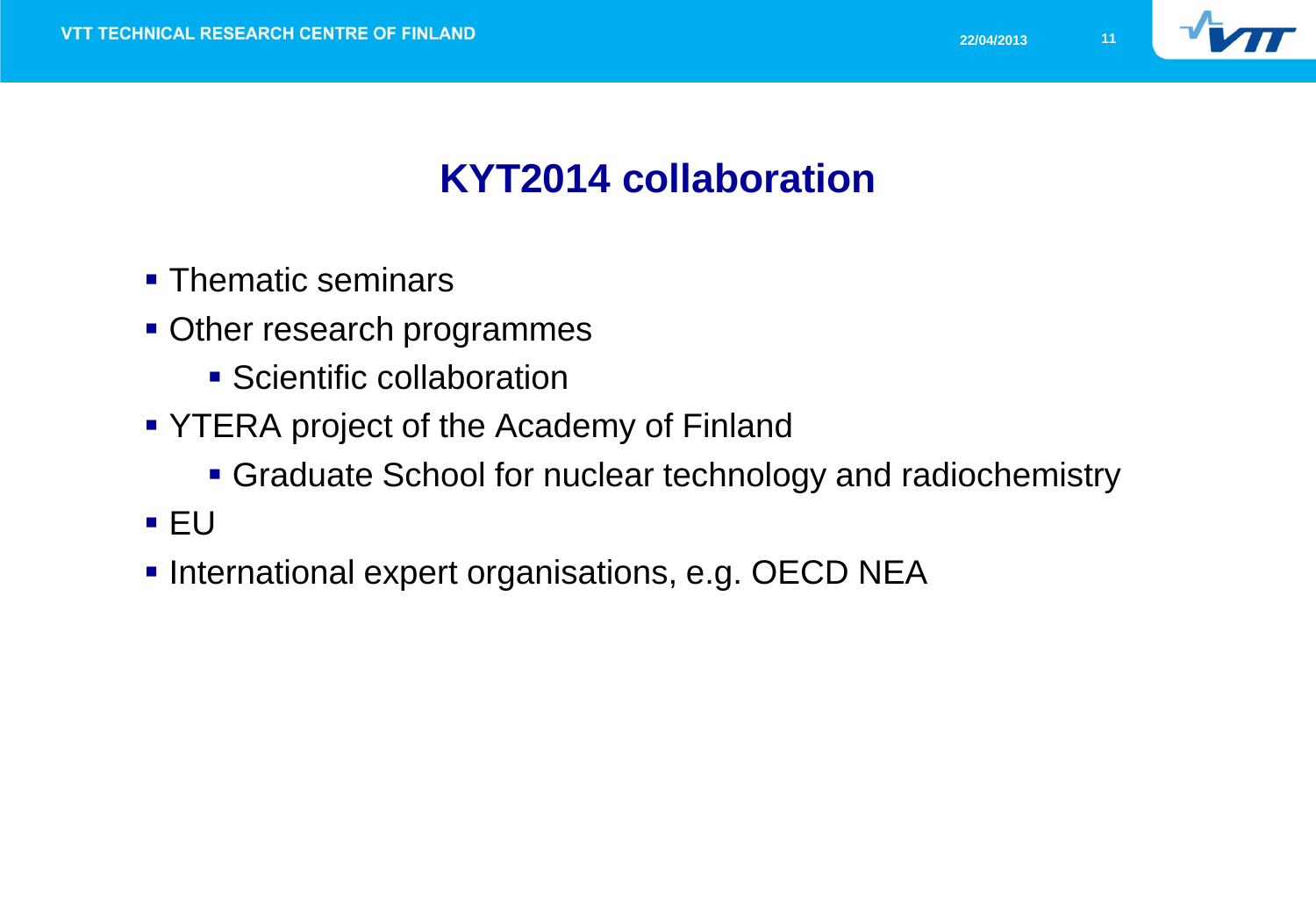

# **KYT2014 call for project proposals 2013**

- In total 37 research project proposals, total funding requested 2,7 M $\in$
- **Funding recommended for 29 research projects** 
	- Aalto (6), GTK (2), HY (5), JY (3), UEF (1), Numerola Oy (1), VTT (11)
- 3 coordinated projects
	- **Safety Case (LS-TUPER\*, VTT)**
	- **Buffer and backfill materials (BOA, VTT)**
	- Canister (L-TICO, VTT)

\* Subprojects (GTK, HY, Tmi Pawel Simbierowicz) act as subcontractors to VTT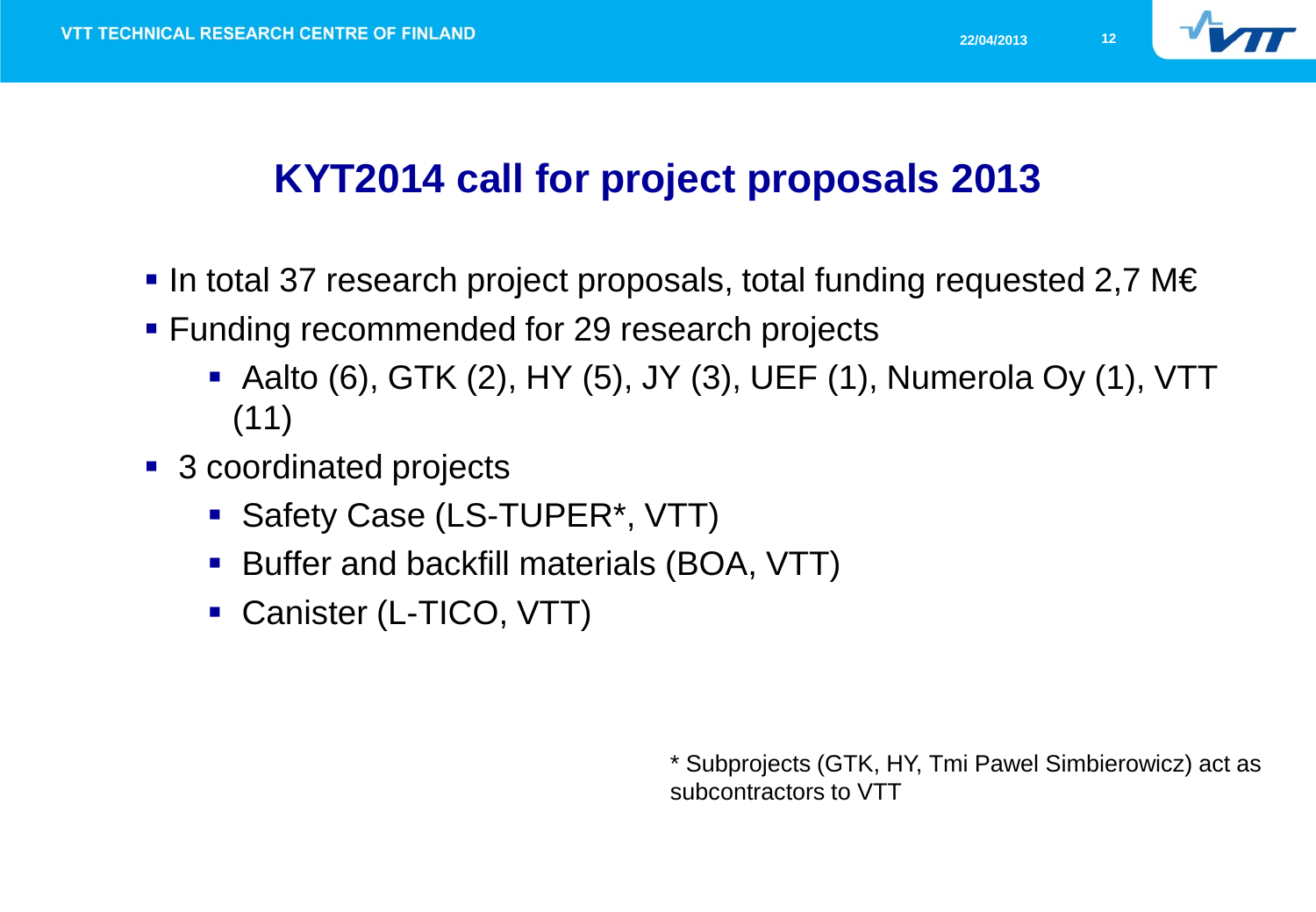

### **KYT2014 call for project proposals 2013: Planned distribution of VYR funding 1795 k€ between research topics in 2013**

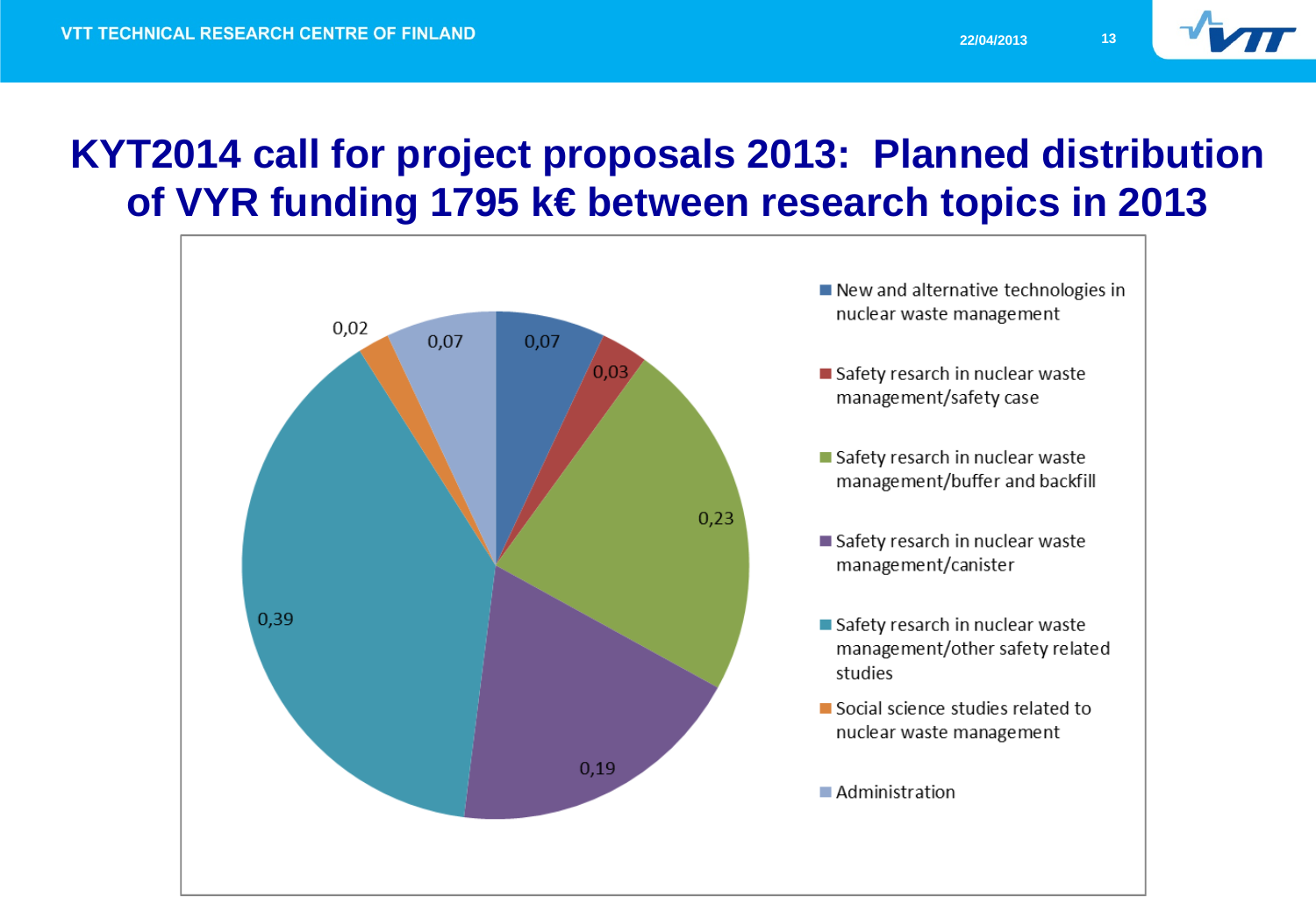

### **KYT2014 call for project proposals 2013: Planned distribution of other safety related studies (707 k€)**

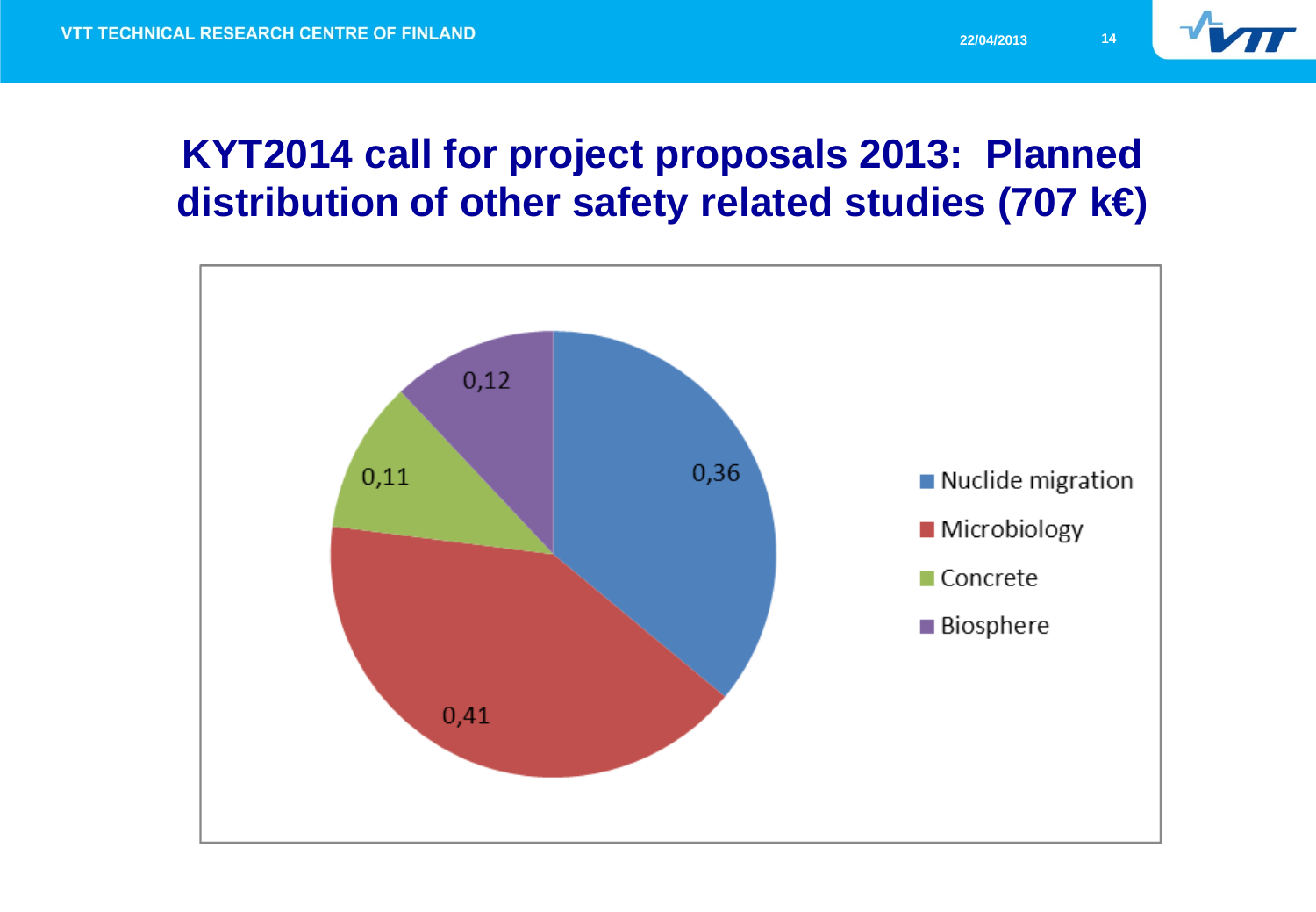

#### **KYT2014 call for project proposals 2013: Planned distribution of VYR funding 1795 k€ between research institutes in 2013**

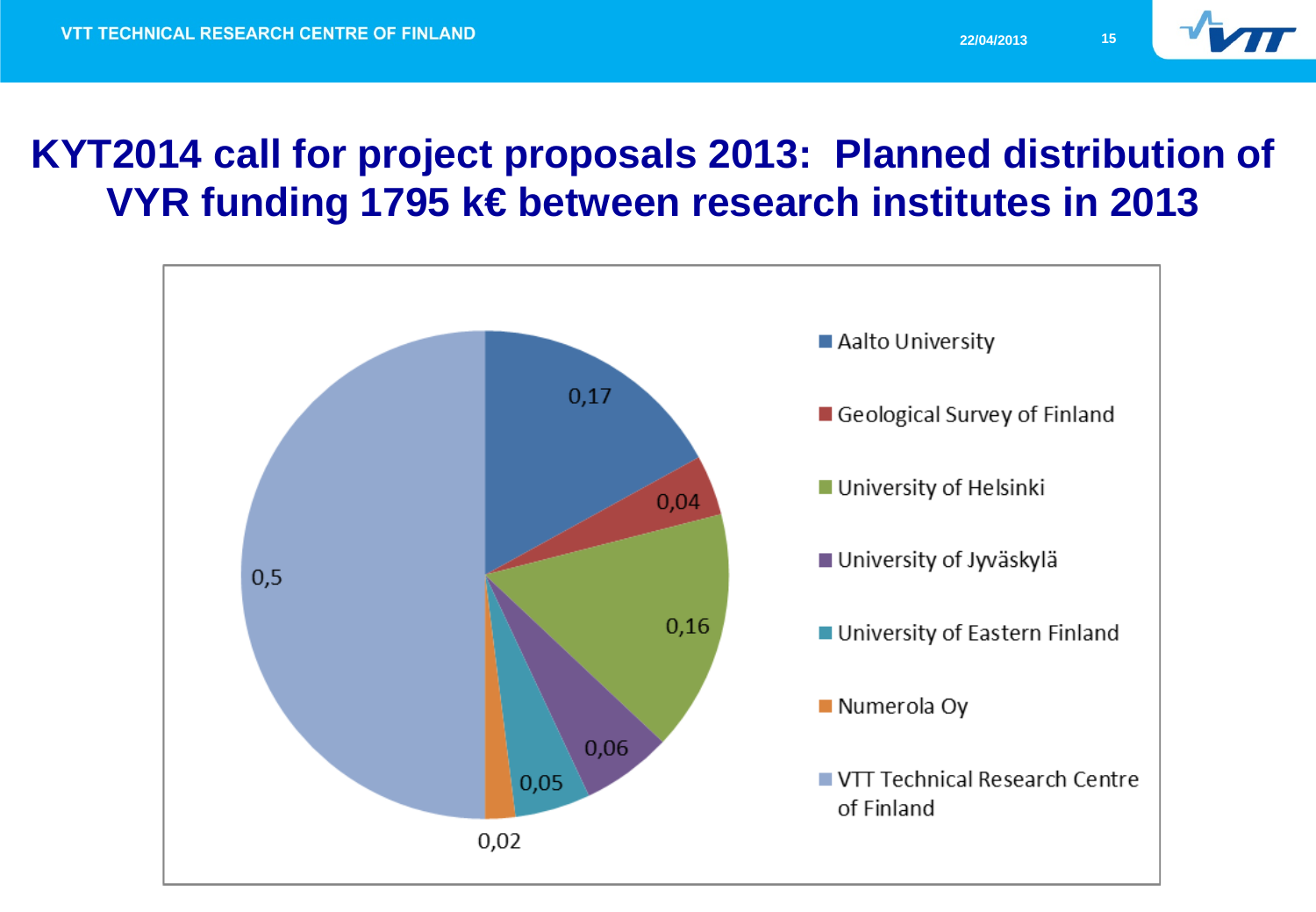

# **KYT2014 summary**

- Based on Nuclear Energy Act
- **Research period 2011-2014**
- Budget 1,7 M $\not\in$ /a
- Call of project proposals annually
- **New things** 
	- **Coordinated projects in safety research**
- **Framework programme (in English):** http://www.tem.fi/files/28692/TEM\_72\_2010\_netti.pdf
- More information at KYT2014 website (<http://kyt2014.vtt.fi/>)